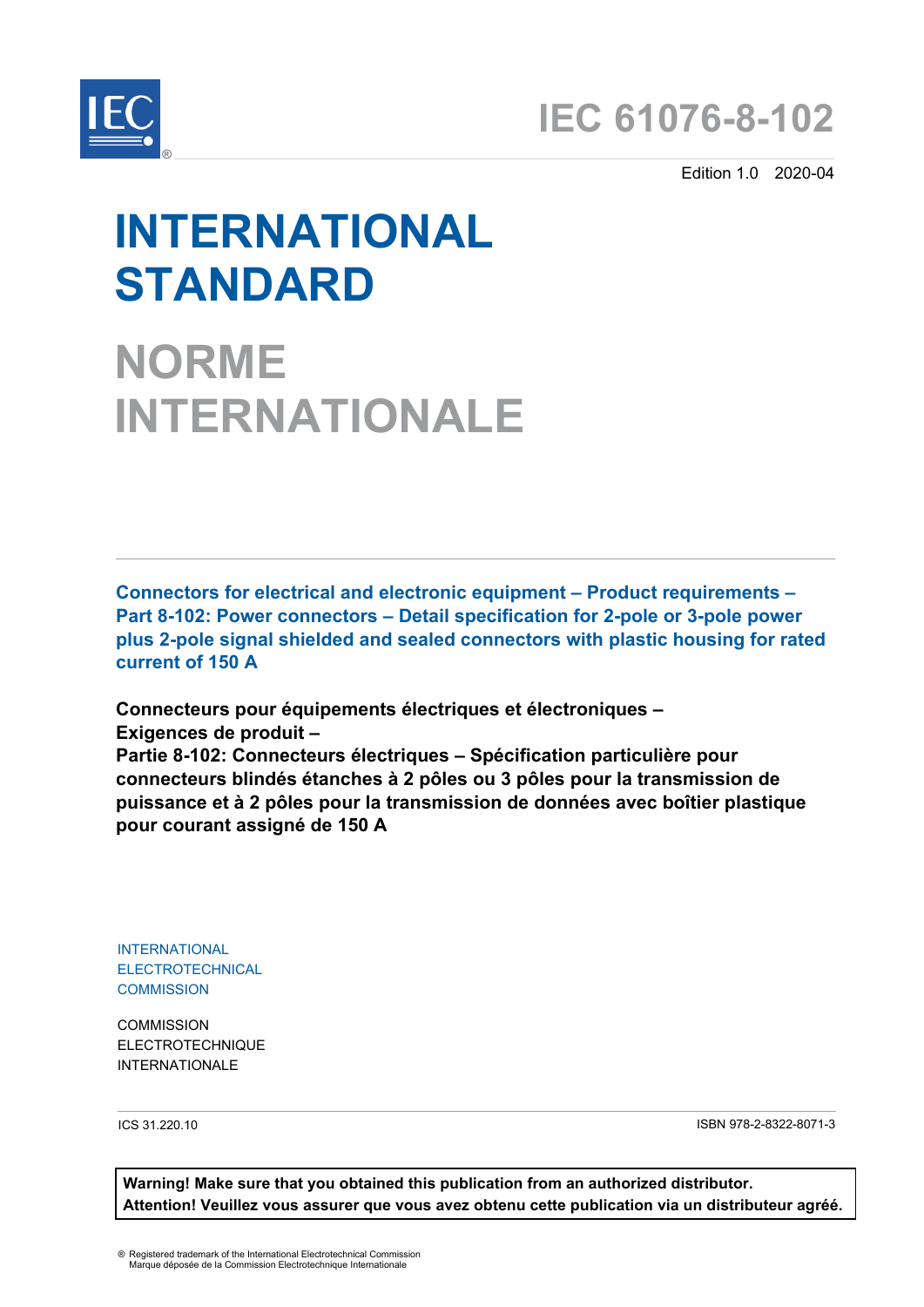# CONTENTS

| 1 |       |  |  |  |
|---|-------|--|--|--|
| 2 |       |  |  |  |
| 3 |       |  |  |  |
| 4 |       |  |  |  |
|   | 4.1   |  |  |  |
|   | 4.1.1 |  |  |  |
|   | 4.1.2 |  |  |  |
|   | 4.2   |  |  |  |
|   | 4.3   |  |  |  |
|   | 4.3.1 |  |  |  |
|   | 4.3.2 |  |  |  |
|   | 4.4   |  |  |  |
|   | 4.5   |  |  |  |
|   | 4.6   |  |  |  |
|   | 4.7   |  |  |  |
| 5 |       |  |  |  |
|   | 5.1   |  |  |  |
|   | 5.2   |  |  |  |
|   | 5.2.1 |  |  |  |
|   | 5.2.2 |  |  |  |
|   | 5.2.3 |  |  |  |
|   | 5.3   |  |  |  |
|   | 5.3.1 |  |  |  |
|   | 5.3.2 |  |  |  |
|   | 5.3.3 |  |  |  |
|   | 5.4   |  |  |  |
|   | 5.4.1 |  |  |  |
|   | 5.4.2 |  |  |  |
|   | 5.4.3 |  |  |  |
|   | 5.5   |  |  |  |
|   | 5.5.1 |  |  |  |
|   | 5.5.2 |  |  |  |
|   | 5.5.3 |  |  |  |
|   | 5.6   |  |  |  |
|   | 5.7   |  |  |  |
|   | 5.8   |  |  |  |
| 6 |       |  |  |  |
|   | 6.1   |  |  |  |
|   | 6.2   |  |  |  |
|   | 6.2.1 |  |  |  |
|   | 6.2.2 |  |  |  |
|   | 6.2.3 |  |  |  |
|   | 6.2.4 |  |  |  |
|   | 6.2.5 |  |  |  |
|   | 6.2.6 |  |  |  |
|   |       |  |  |  |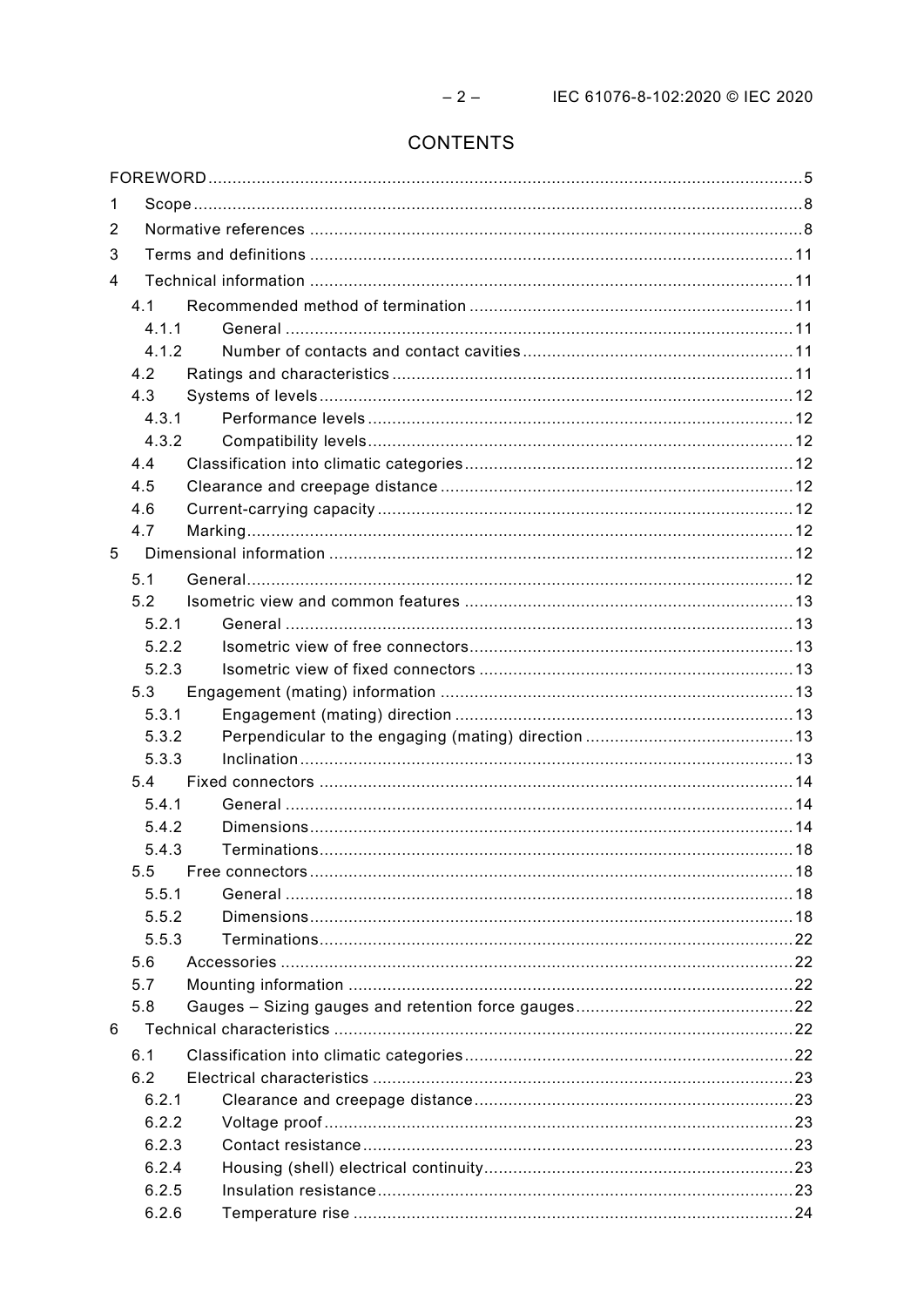| 6.2.7          |                                                                |  |  |  |  |
|----------------|----------------------------------------------------------------|--|--|--|--|
| 6.3            |                                                                |  |  |  |  |
| 6.3.1          |                                                                |  |  |  |  |
| 6.3.2          |                                                                |  |  |  |  |
| 6.3.3          |                                                                |  |  |  |  |
|                | 6.3.4                                                          |  |  |  |  |
| 6.3.5          |                                                                |  |  |  |  |
| 6.3.6          |                                                                |  |  |  |  |
| 6.4            |                                                                |  |  |  |  |
| 6.4.1          |                                                                |  |  |  |  |
| 6.4.2          |                                                                |  |  |  |  |
| 6.4.3          |                                                                |  |  |  |  |
| 6.4.4          |                                                                |  |  |  |  |
| 6.4.5          | Glow-wire flammability test method for end-products (GWEPT) 26 |  |  |  |  |
| 6.5            |                                                                |  |  |  |  |
| 6.5.1          |                                                                |  |  |  |  |
| 6.5.2          |                                                                |  |  |  |  |
| 6.5.3          |                                                                |  |  |  |  |
| 6.5.4          |                                                                |  |  |  |  |
| 6.5.5<br>6.5.6 |                                                                |  |  |  |  |
| 6.6            |                                                                |  |  |  |  |
| 6.6.1          |                                                                |  |  |  |  |
| 6.6.2          |                                                                |  |  |  |  |
| 7              |                                                                |  |  |  |  |
| 7.1            |                                                                |  |  |  |  |
| 7.2            |                                                                |  |  |  |  |
| 7.2.1          |                                                                |  |  |  |  |
| 7.2.2          |                                                                |  |  |  |  |
| 7.3            |                                                                |  |  |  |  |
| 7.4            | Pre-conditioning                                               |  |  |  |  |
| 7.5            |                                                                |  |  |  |  |
| 7.5.1          |                                                                |  |  |  |  |
| 7.5.2          |                                                                |  |  |  |  |
|                |                                                                |  |  |  |  |
|                |                                                                |  |  |  |  |
|                |                                                                |  |  |  |  |
|                |                                                                |  |  |  |  |
|                |                                                                |  |  |  |  |
|                |                                                                |  |  |  |  |
|                |                                                                |  |  |  |  |
|                |                                                                |  |  |  |  |
|                |                                                                |  |  |  |  |
|                |                                                                |  |  |  |  |
|                |                                                                |  |  |  |  |
|                |                                                                |  |  |  |  |
|                |                                                                |  |  |  |  |

|--|--|--|--|--|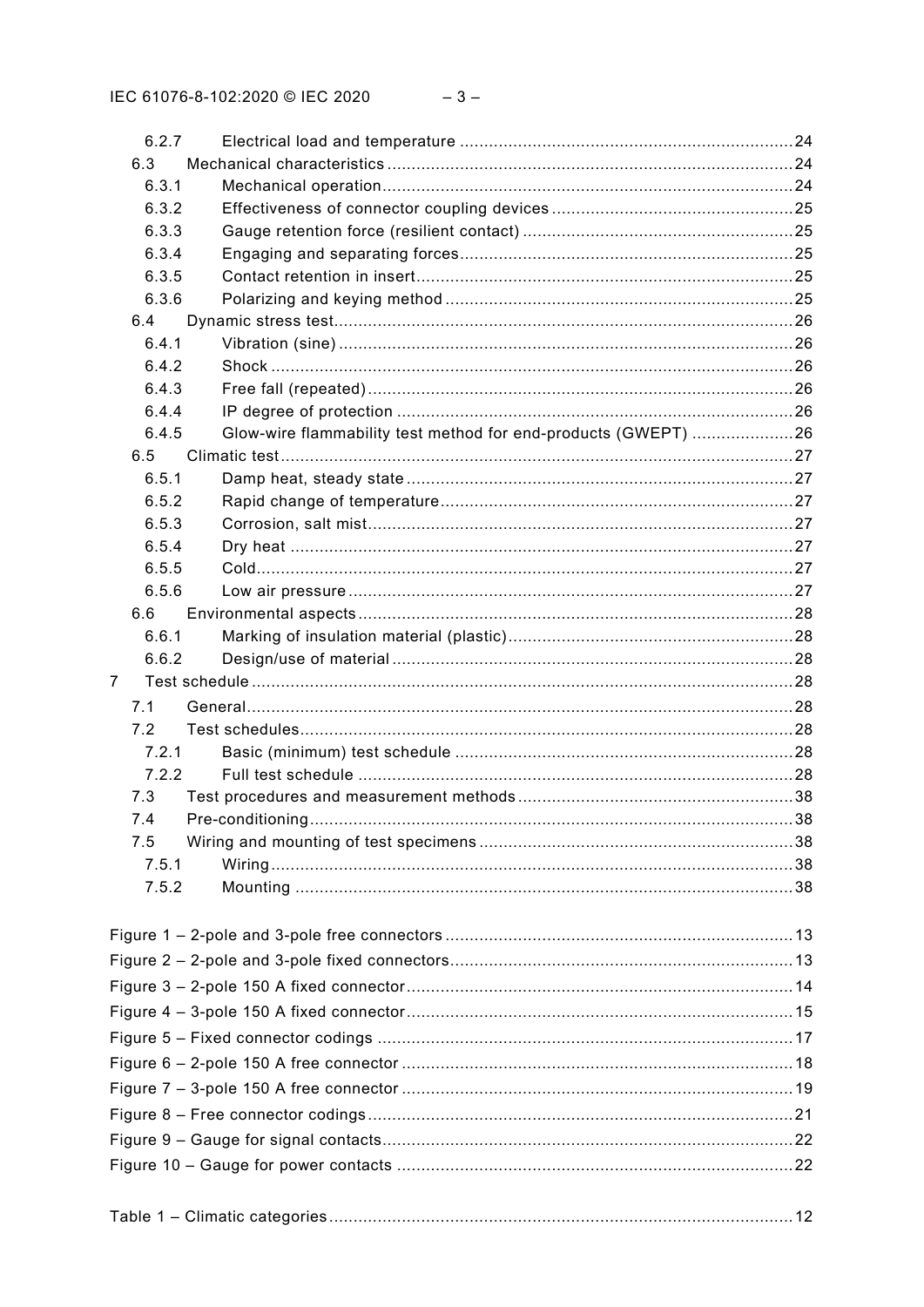# $-4 -$  IEC 61076-8-102:2020 © IEC 2020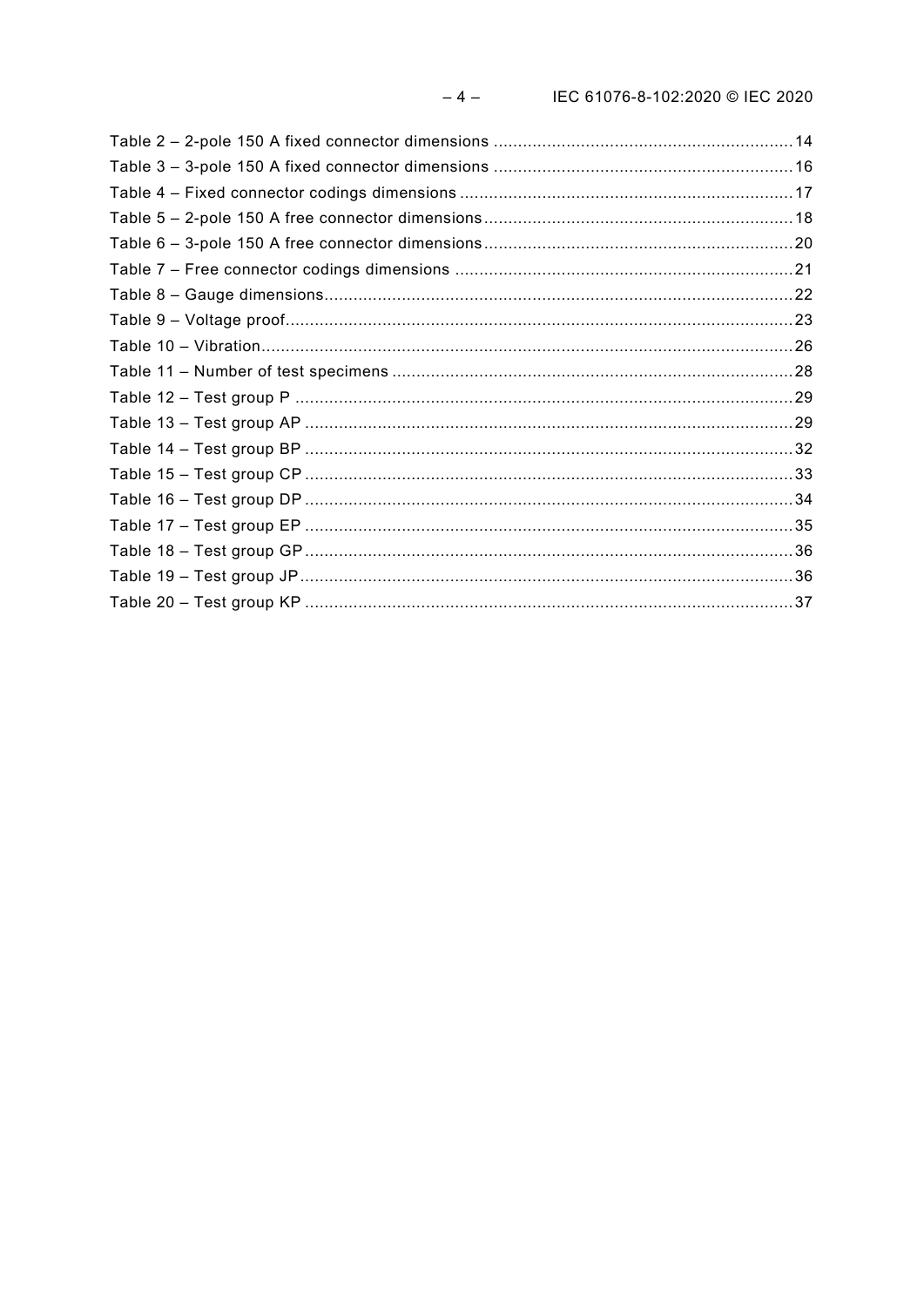#### INTERNATIONAL ELECTROTECHNICAL COMMISSION

\_\_\_\_\_\_\_\_\_\_\_\_

# **CONNECTORS FOR ELECTRICAL AND ELECTRONIC EQUIPMENT – PRODUCT REQUIREMENTS –**

## **Part 8-102: Power connectors – Detail specification for 2-pole or 3-pole power plus 2-pole signal shielded and sealed connectors with plastic housing for rated current of 150 A**

#### FOREWORD

- <span id="page-4-0"></span>1) The International Electrotechnical Commission (IEC) is a worldwide organization for standardization comprising all national electrotechnical committees (IEC National Committees). The object of IEC is to promote international co-operation on all questions concerning standardization in the electrical and electronic fields. To this end and in addition to other activities, IEC publishes International Standards, Technical Specifications, Technical Reports, Publicly Available Specifications (PAS) and Guides (hereafter referred to as "IEC Publication(s)"). Their preparation is entrusted to technical committees; any IEC National Committee interested in the subject dealt with may participate in this preparatory work. International, governmental and nongovernmental organizations liaising with the IEC also participate in this preparation. IEC collaborates closely with the International Organization for Standardization (ISO) in accordance with conditions determined by agreement between the two organizations.
- 2) The formal decisions or agreements of IEC on technical matters express, as nearly as possible, an international consensus of opinion on the relevant subjects since each technical committee has representation from all interested IEC National Committees.
- 3) IEC Publications have the form of recommendations for international use and are accepted by IEC National Committees in that sense. While all reasonable efforts are made to ensure that the technical content of IEC Publications is accurate, IEC cannot be held responsible for the way in which they are used or for any misinterpretation by any end user.
- 4) In order to promote international uniformity, IEC National Committees undertake to apply IEC Publications transparently to the maximum extent possible in their national and regional publications. Any divergence between any IEC Publication and the corresponding national or regional publication shall be clearly indicated in the latter.
- 5) IEC itself does not provide any attestation of conformity. Independent certification bodies provide conformity assessment services and, in some areas, access to IEC marks of conformity. IEC is not responsible for any services carried out by independent certification bodies.
- 6) All users should ensure that they have the latest edition of this publication.
- 7) No liability shall attach to IEC or its directors, employees, servants or agents including individual experts and members of its technical committees and IEC National Committees for any personal injury, property damage or other damage of any nature whatsoever, whether direct or indirect, or for costs (including legal fees) and expenses arising out of the publication, use of, or reliance upon, this IEC Publication or any other IEC Publications.
- 8) Attention is drawn to the Normative references cited in this publication. Use of the referenced publications is indispensable for the correct application of this publication.
- 9) Attention is drawn to the possibility that some of the elements of this IEC Publication may be the subject of patent rights. IEC shall not be held responsible for identifying any or all such patent rights.

International Standard IEC 61076-8-102 has been prepared by subcommittee 48B: Electrical connectors, of IEC technical committee 48: Electrical connectors and mechanical structures for electrical and electronic equipment.

The text of this standard is based on the following documents:

| <b>FDIS</b>   | Report on voting |
|---------------|------------------|
| 48B/2785/FDIS | 48B/2800/RVD     |

Full information on the voting for the approval of this standard can be found in the report on voting indicated in the above table.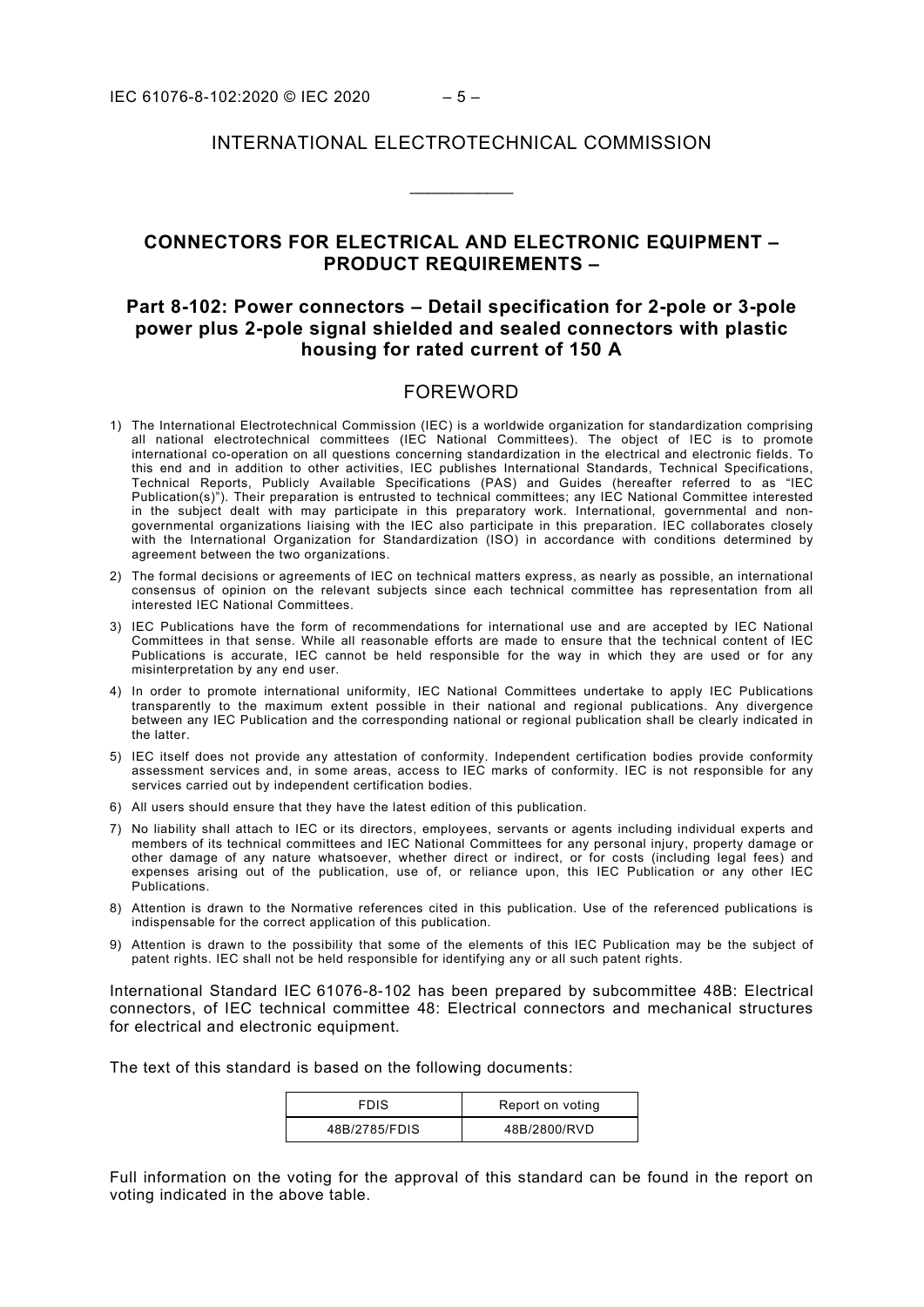This publication has been drafted in accordance with the ISO/IEC Directives, Part 2.

A list of all parts in the IEC 61076 series, published under the general title *Connectors for electrical and electronic equipment – Product requirements*, can be found on the IEC website.

Future standards in this series will carry the new general title as cited above. Titles of existing standards in this series will be updated at the time of the next edition.

The committee has decided that the contents of this publication will remain unchanged until the stability date indicated on the IEC web site under "http://webstore.iec.ch" in the data related to the specific publication. At this date, the publication will be

- reconfirmed,
- withdrawn,
- replaced by a revised edition, or
- amended.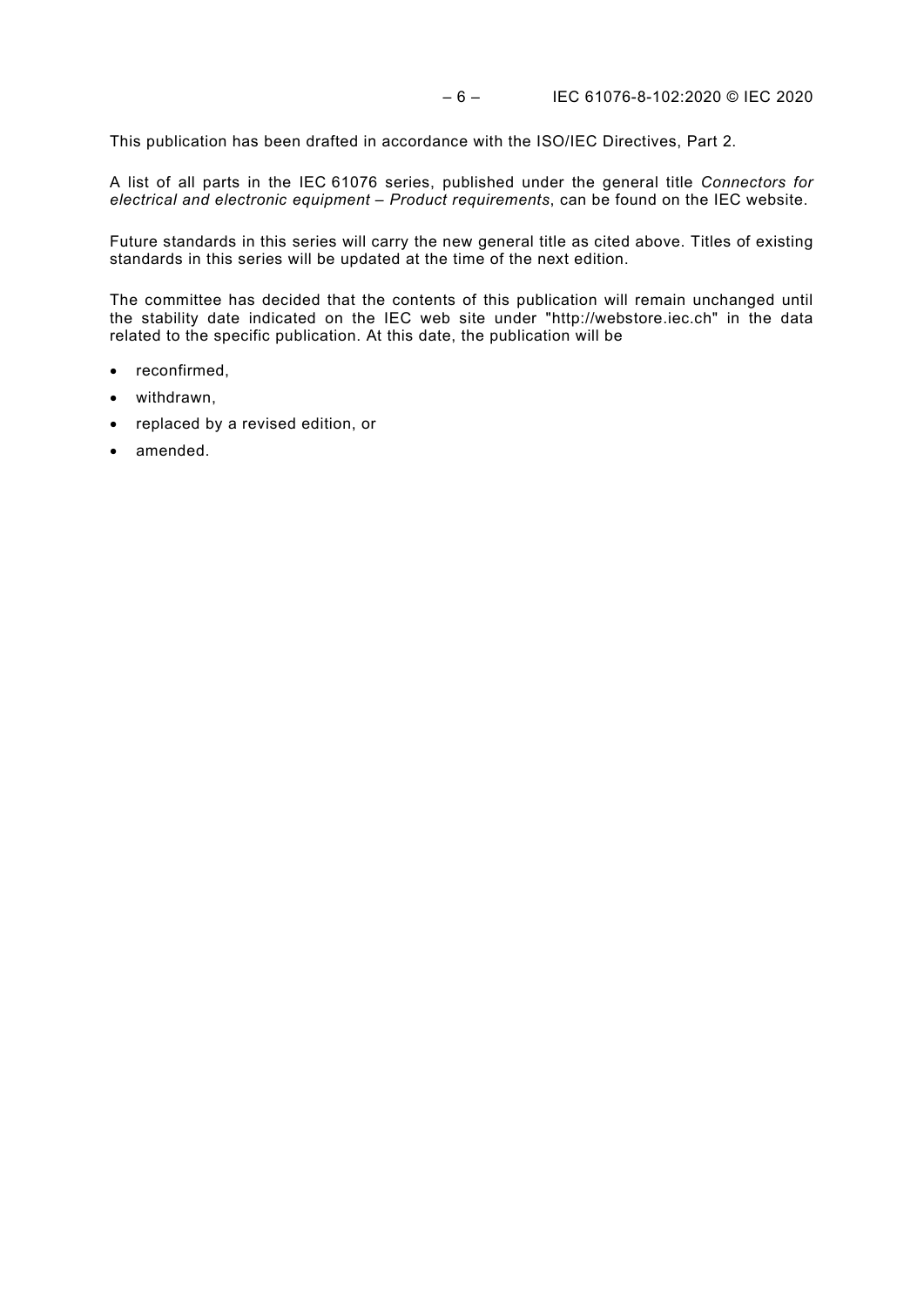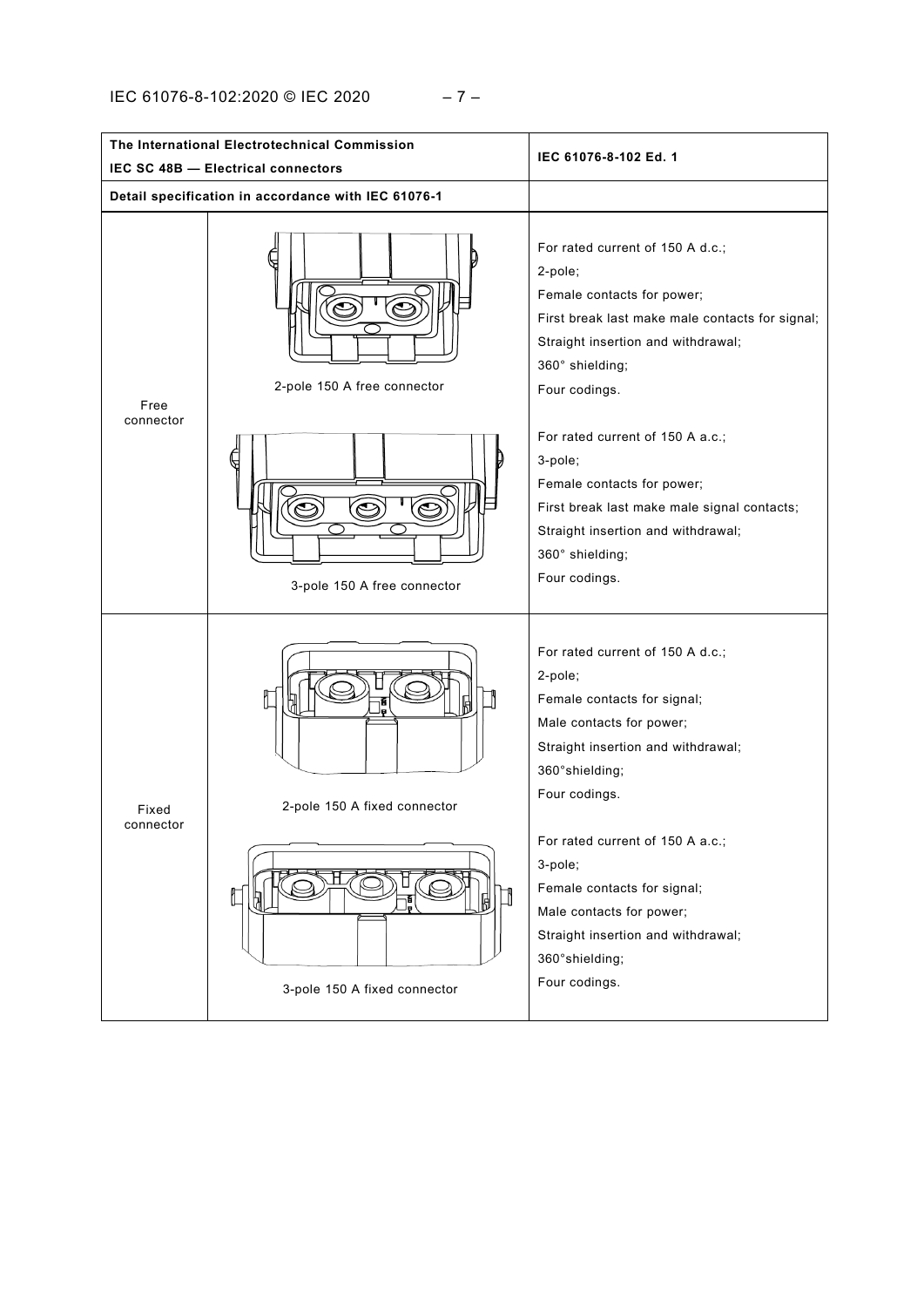## **CONNECTORS FOR ELECTRICAL AND ELECTRONIC EQUIPMENT – PRODUCT REQUIREMENTS –**

# **Part 8-102: Power connectors – Detail specification for 2-pole or 3-pole power plus 2-pole signal shielded and sealed connectors with plastic housing for rated current of 150 A**

#### <span id="page-7-0"></span>**1 Scope**

This part of IEC 61076 describes 2-pole or 3-pole power plus 2-pole signal shielded and sealed connectors with plastic housing (hereinafter referred to as a connector) for electrical and electronic equipment, including overall dimensions, interface dimensions, technical characteristics, performance requirements and test methods.

This document is applicable to electrical connectors with sealing and shielding requirements meeting this document, with a rated voltage up to and including 750 V a.c. or 1 000 V d.c., and a current rating of 150 A, for applications in the field of electrical and electronic equipment.

#### <span id="page-7-1"></span>**2 Normative references**

The following documents are referred to in the text in such a way that some or all of their content constitutes requirements of this document. For dated references, only the edition cited applies. For undated references, the latest edition of the referenced document (including any amendments) applies.

IEC 60050-581:2008, *International Electrotechnical Vocabulary (IEV) – Part 581: Electromechanical components for electronic equipment*

IEC 60068-1, *Environmental testing – Part 1: General and guidance*

IEC 60228:2004, *Conductors of insulated cables*

IEC 60352-1, *Solderless connections – Part 1: Wrapped connections – General requirements, test methods and practical guidance*

IEC 60352-2, *Solderless connections – Part 2: Crimped connections – General requirements, test methods and practical guidance*

IEC 60352-3, *Solderless connections – Part 3: Solderless accessible insulation displacement connections – General requirements, test methods and practical guidance*

IEC 60352-4, *Solderless connections – Part 4: Solderless non-accessible insulation displacement connections – General requirements, test methods and practical guidance*

IEC 60352-5, *Solderless connections – Part 5: Press-in connections – General requirements, test methods and practical guidance*

IEC 60352-6, *Solderless connections – Part 6: Insulation piercing connections – General requirements, test methods and practical guidance*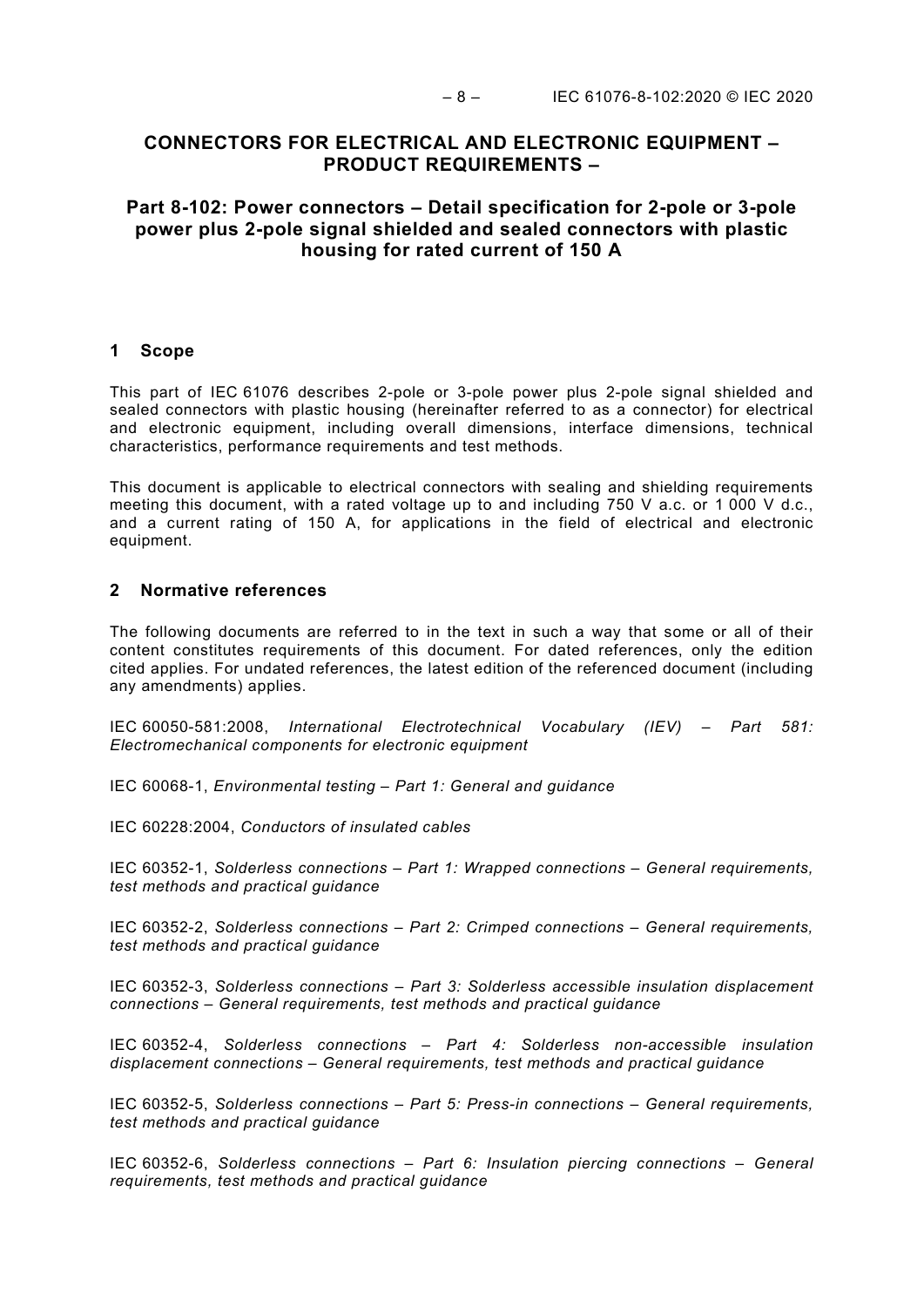IEC 61076-8-102:2020 © IEC 2020 – 9 –

IEC 60352-7, *Solderless connections – Part 7: Spring-clamp connections – General requirements, test methods and practical guidance*

IEC 60512-1-1, *Connectors for electronic equipment – Tests and measurements – Part 1-1: General examination – Test 1a: Visual examination*

IEC 60512-1-2, *Connectors for electronic equipment – Test and measurements – Part 1-2: General examination – Test 1b: Examination of dimension and mass*

IEC 60512-2-1*, Connectors for electronic equipment – Tests and measurements – Part 2-1: Electrical continuity and contact resistance tests – Test 2a: Contact resistance – Millivolt level method*

IEC 60512-2-2, *Connectors for electronic equipment – Tests and measurements – Part 2-2: Electrical continuity and contact resistance tests – Test 2b: Contact resistance – Specified test current method*

IEC 60512-2-5, *Connectors for electronic equipment – Tests and measurements – Part 2-5: Electrical continuity and contact resistance tests – Test 2e: Contact disturbance*

IEC 60512-2-6*, Connectors for electronic equipment – Tests and measurements – Part 2-6: Electrical continuity and contact resistance tests – Test 2f: Housing (shell) electrical continuity*

IEC 60512-3-1*, Connectors for electronic equipment – Tests and measurements – Part 3-1: Insulation tests – Test 3a: Insulation resistance*

IEC 60512-4-1*, Connectors for electronic equipment – Tests and measurements – Part 4-1: Voltage stress tests – Test 4a: Voltage proof*

IEC 60512-5-1*, Connectors for electronic equipment – Tests and measurements – Part 5-1: Current-carrying capacity tests – Test 5a: Temperature rise*

IEC 60512-5-2*, Connectors for electronic equipment – Tests and measurements – Part 5-2: Current-carrying capacity tests – Test 5b: Current-temperature derating*

IEC 60512-6-3*, Connectors for electronic equipment – Tests and measurements – Part 6-3: Dynamic stress tests – Test 6c: Shock*

IEC 60512-6-4*, Connectors for electronic equipment – Tests and measurements – Part 6-4: Dynamic stress tests – Test 6d: Vibration (sinusoidal)*

IEC 60512-7-1*, Connectors for electronic equipment – Tests and measurements – Part 7-1: Impact tests (free connectors) – Test 7a: Free fall (repeated)*

IEC 60512-9-1*, Connectors for electronic equipment – Tests and measurements – Part 9-1: Endurance tests – Test 9a: Mechanical operation*

IEC 60512-9-2*, Connectors for electronic equipment – Tests and measurements – Part 9-2: Endurance tests – Test 9b: Electrical load and temperature*

IEC 60512-11-1, *Connectors for electrical and electronic equipment – Tests and measurements – Part 11-1: Climatic tests – Test 11a – Climatic sequence*

IEC 60512-11-3*, Connectors for electronic equipment – Tests and measurements – Part 11-3: Climatic tests – Test 11c: Damp heat, steady state*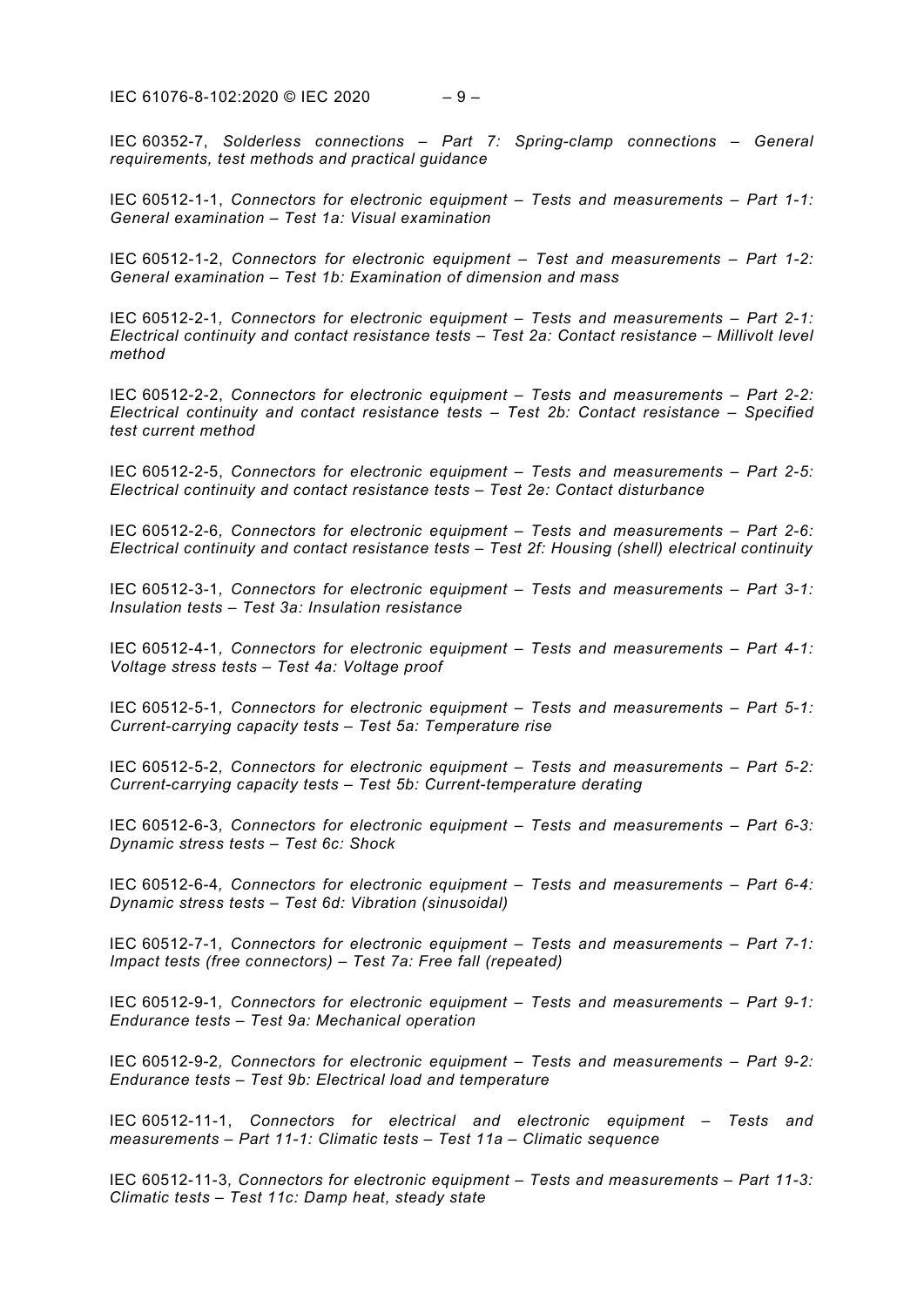IEC 60512-11-4*, Connectors for electronic equipment – Tests and measurements – Part 11-4: Climatic tests – Test 11d: Rapid change of temperature*

IEC 60512-11-6*, Connectors for electronic equipment – Tests and measurements – Part 11-6: Climatic tests – Test 11f: Corrosion, salt mist*

IEC 60512-11-9*, Connectors for electronic equipment – Tests and measurements – Part 11-9: Climatic tests – Test 11i: Dry heat*

IEC 60512-11-10*, Connectors for electronic equipment – Tests and measurements – Part 11-10: Climatic tests – Test 11j: Cold*

IEC 60512-11-11*, Connectors for electronic equipment – Tests and measurements – Part 11-11: Climatic tests – Test 11k: Low air pressure*

IEC 60512-11-12, *Connectors for electronic equipment – Tests and measurements – Part 11-12: Climatic tests – Test 11m: Damp heat, cyclic*

IEC 60512-13-1*, Connectors for electronic equipment – Tests and measurements – Part 13-1: Mechanical operation tests – Test 13a: Engaging and separating forces*

IEC 60512-13-5*, Connectors for electronic equipment – Tests and measurements – Part 13-5: Mechanical operation tests – Test 13e: Polarizing and keying method* 

IEC 60512-15-1*, Connectors for electronic equipment – Tests and measurements – Part 15-1: Connector tests (mechanical) – Test 15a: Contact retention in insert*

IEC 60512-15-6*, Connectors for electronic equipment – Tests and measurements – Part 15-6: Connector tests (mechanical) – Test 15f: Effectiveness of connector coupling devices*

IEC 60512-16-5*, Connectors for electronic equipment – Tests and measurements – Part 16-5: Mechanical tests on contacts and terminations – Test 16e: Gauge retention force (resilient contacts)*

IEC 60529:1989, *Degrees of protection provided by enclosures (IP code)*

IEC 60695-2-11:2014*, Fire hazard testing – Part 2-11: Glowing/hot-wire based test methods – Glow-wire flammability test method for end-products (GWEPT)*

IEC 60999-1, *Connecting devices – Electrical copper conductors – Safety requirements for screw-type and screwless-type clamping units – Part 1: General requirements and particular requirements for clamping units for conductors from 0,2 mm<sup>2</sup> up to 35 mm<sup>2</sup> (included)*

IEC 60999-2, *Connecting devices – Electrical copper conductors – Safety requirements for screw-type and screwless-type clamping units – Part 2: Particular requirements for clamping units for conductors above 35 mm<sup>2</sup> up to 300 mm<sup>2</sup> (included)*

IEC 61076-1:2006, *Connectors for electronic equipment – Part 1: Generic specification*

IEC 61984:2008, *Connectors – Safety requirements and tests*

IEC 62430, *Environmentally conscious design (ECD) – Principles, requirements and guidance*

IEC Guide 109, *Environmental aspects – Inclusion in electrotechnical product standards*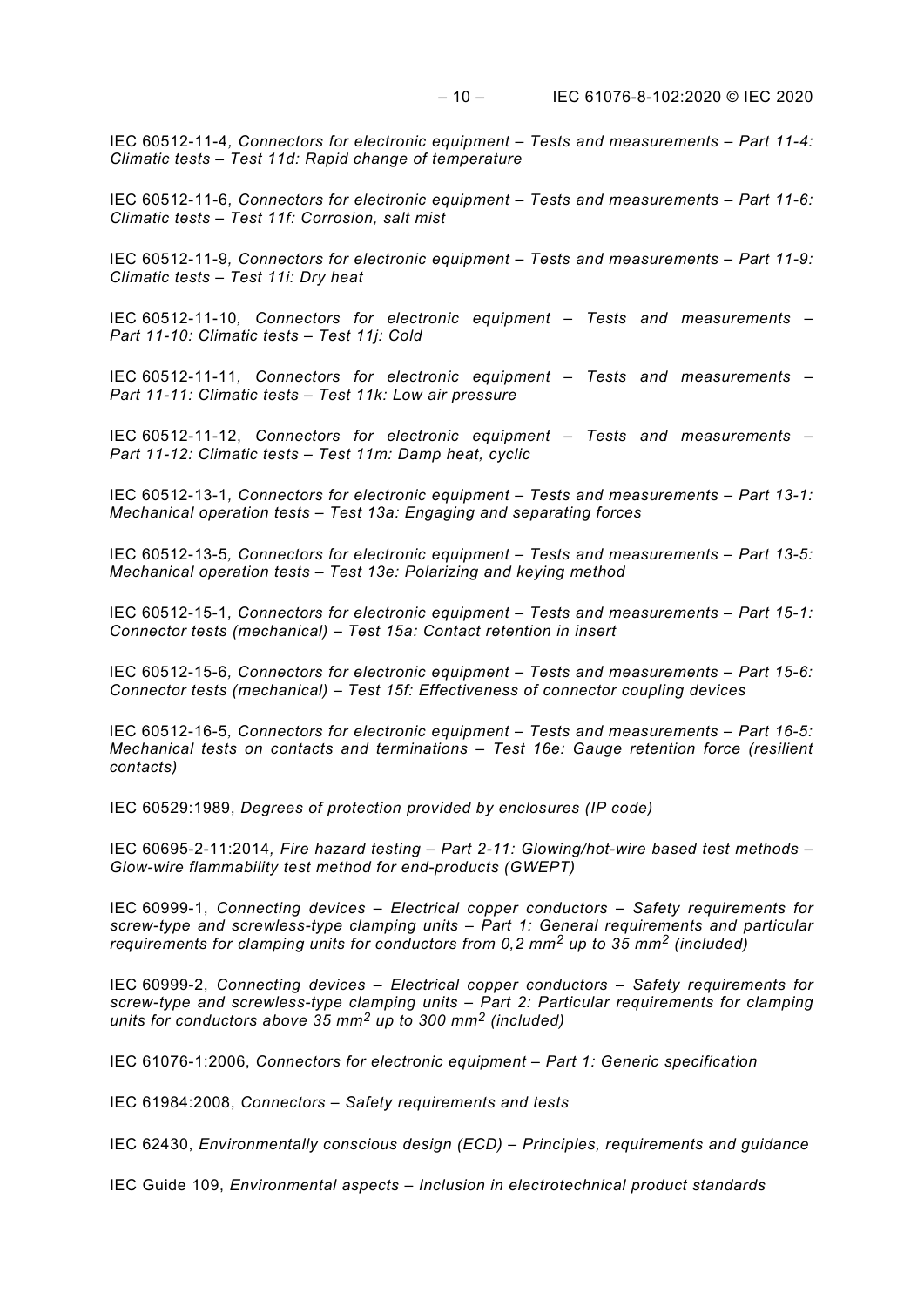ISO 1302:2002, *Geometrical Product Specifications (GPS) – Indication of surface texture in technical product documentation*

ISO 6508-1:2015, *Metallic materials – Rockwell hardness test – Part 1: Test method*

<span id="page-10-5"></span><span id="page-10-4"></span><span id="page-10-3"></span><span id="page-10-2"></span><span id="page-10-1"></span><span id="page-10-0"></span>ISO 11469:2016, *Plastics – Generic identification and marking of plastics products*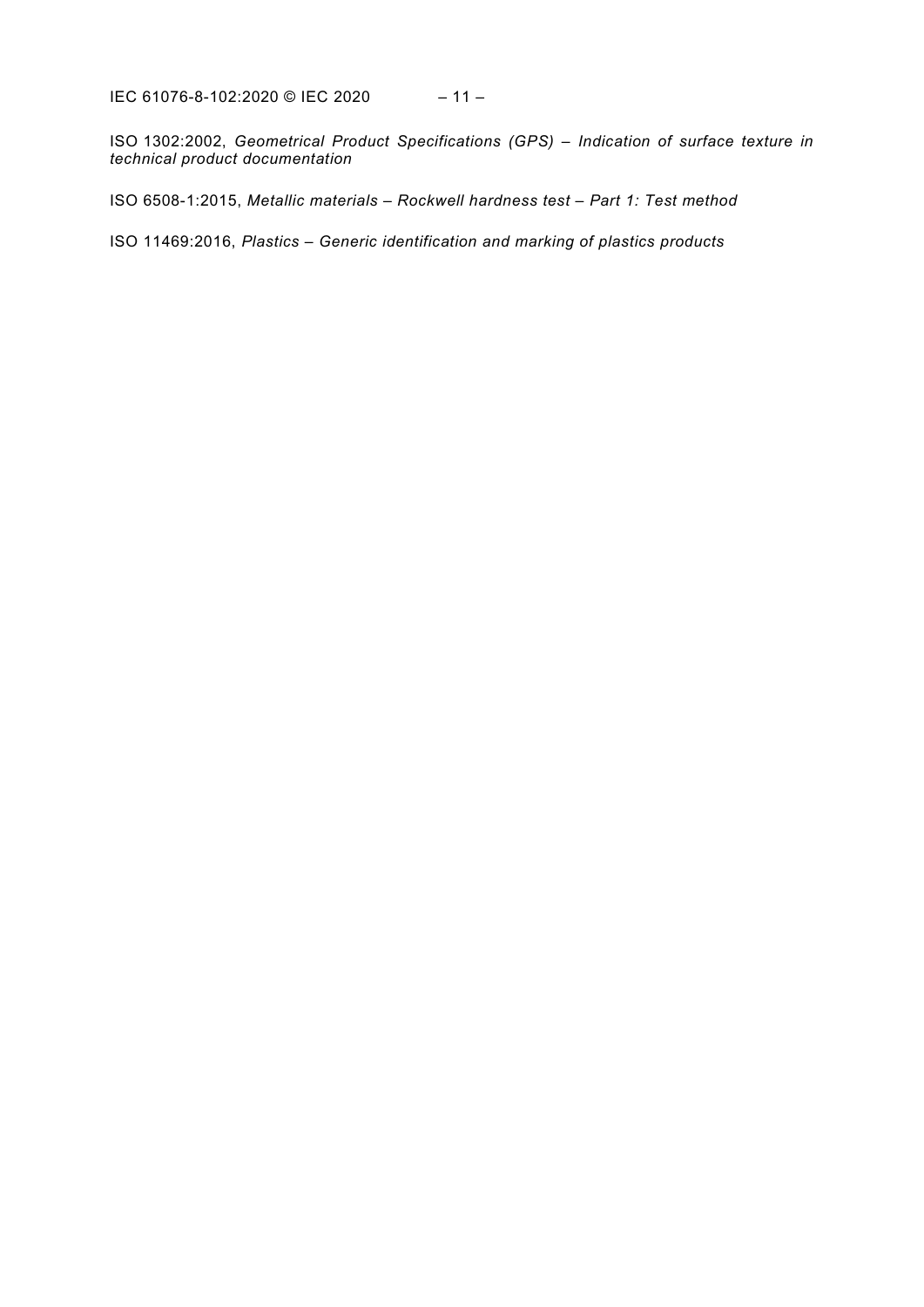# SOMMAIRE

| 1 |       |                                                                             |  |
|---|-------|-----------------------------------------------------------------------------|--|
| 2 |       |                                                                             |  |
| 3 |       |                                                                             |  |
| 4 |       |                                                                             |  |
|   | 4.1   |                                                                             |  |
|   | 4.1.1 |                                                                             |  |
|   | 4.1.2 |                                                                             |  |
|   | 4.2   |                                                                             |  |
|   | 4.3   |                                                                             |  |
|   | 4.3.1 |                                                                             |  |
|   | 4.3.2 |                                                                             |  |
|   | 4.4   |                                                                             |  |
|   | 4.5   |                                                                             |  |
|   | 4.6   |                                                                             |  |
|   | 4.7   |                                                                             |  |
| 5 |       |                                                                             |  |
|   | 5.1   |                                                                             |  |
|   | 5.2   |                                                                             |  |
|   | 5.2.1 |                                                                             |  |
|   | 5.2.2 |                                                                             |  |
|   | 5.2.3 |                                                                             |  |
|   | 5.3   |                                                                             |  |
|   | 5.3.1 |                                                                             |  |
|   | 5.3.2 |                                                                             |  |
|   | 5.3.3 |                                                                             |  |
|   | 5.4   |                                                                             |  |
|   | 5.4.1 |                                                                             |  |
|   | 5.4.2 |                                                                             |  |
|   | 5.4.3 |                                                                             |  |
|   | 5.5   |                                                                             |  |
|   | 5.5.1 |                                                                             |  |
|   | 5.5.2 |                                                                             |  |
|   | 5.5.3 |                                                                             |  |
|   | 5.6   |                                                                             |  |
|   | 5.7   |                                                                             |  |
|   | 5.8   | Calibres – Calibres de dimensionnement et calibres de force de rétention 60 |  |
| 6 |       |                                                                             |  |
|   | 6.1   |                                                                             |  |
|   | 6.2   |                                                                             |  |
|   | 6.2.1 |                                                                             |  |
|   | 6.2.2 |                                                                             |  |
|   | 6.2.3 |                                                                             |  |
|   | 6.2.4 |                                                                             |  |
|   | 6.2.5 |                                                                             |  |
|   | 6.2.6 |                                                                             |  |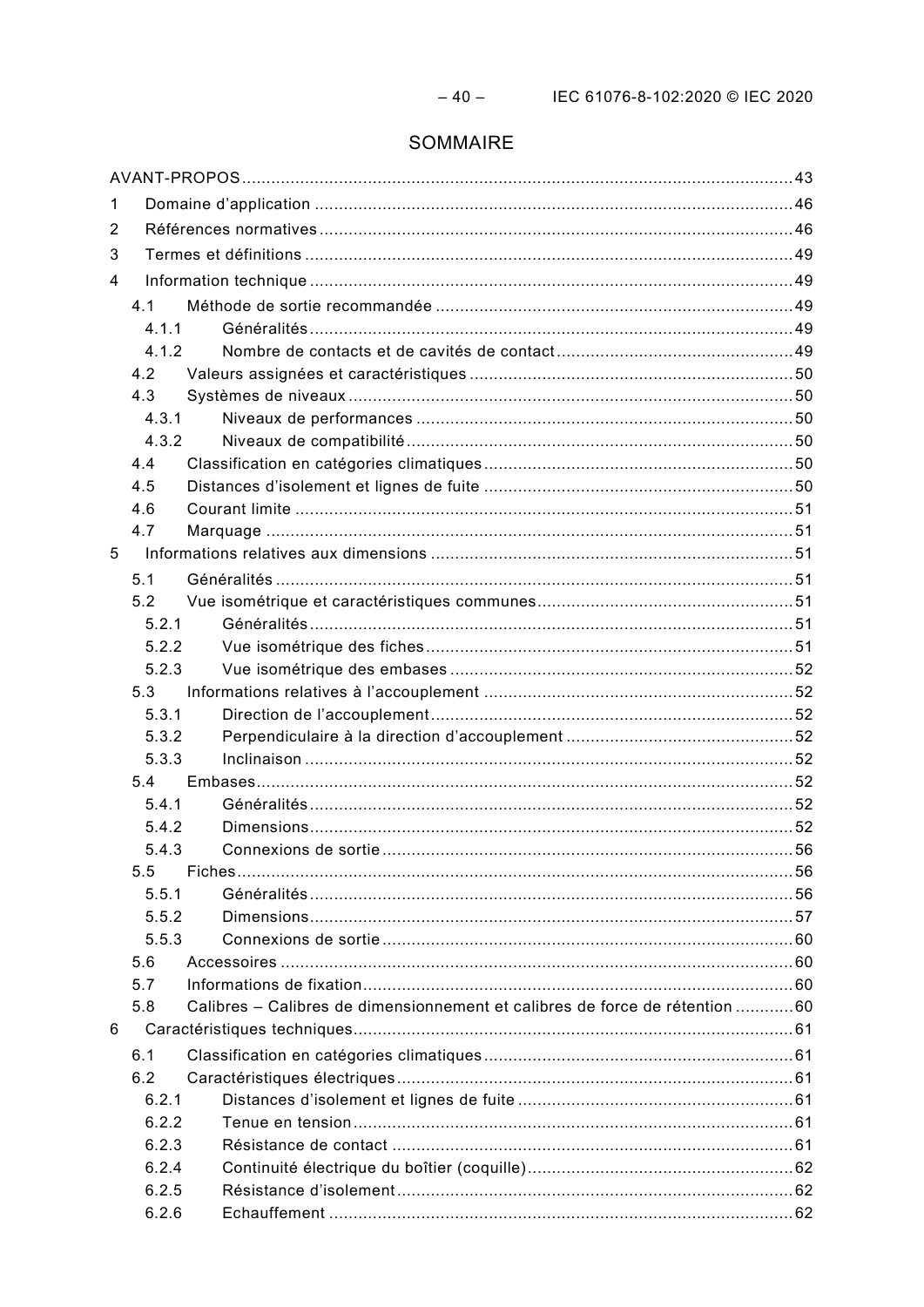| 6.2.7        |                                                                |  |  |  |
|--------------|----------------------------------------------------------------|--|--|--|
| 6.3          |                                                                |  |  |  |
| 6.3.1        |                                                                |  |  |  |
| 6.3.2        | Efficacité des dispositifs d'accouplement des connecteurs 63   |  |  |  |
| 6.3.3        |                                                                |  |  |  |
| 6.3.4        |                                                                |  |  |  |
| 6.3.5        |                                                                |  |  |  |
| 6.3.6        |                                                                |  |  |  |
| 6.4          |                                                                |  |  |  |
| 6.4.1        |                                                                |  |  |  |
| 6.4.2        |                                                                |  |  |  |
| 6.4.3        |                                                                |  |  |  |
| 6.4.4        |                                                                |  |  |  |
| 6.4.5        | Méthode d'essai d'inflammabilité pour produits finis (GWEPT)65 |  |  |  |
| 6.5          |                                                                |  |  |  |
| 6.5.1        |                                                                |  |  |  |
| 6.5.2        |                                                                |  |  |  |
| 6.5.3        |                                                                |  |  |  |
| 6.5.4        |                                                                |  |  |  |
| 6.5.5        |                                                                |  |  |  |
| 6.5.6        |                                                                |  |  |  |
| 6.6<br>6.6.1 |                                                                |  |  |  |
| 6.6.2        |                                                                |  |  |  |
| 7            |                                                                |  |  |  |
| 7.1          |                                                                |  |  |  |
| 7.2          |                                                                |  |  |  |
| 7.2.1        |                                                                |  |  |  |
| 7.2.2        |                                                                |  |  |  |
| 7.3          |                                                                |  |  |  |
| 7.4          |                                                                |  |  |  |
| 7.5          |                                                                |  |  |  |
| 7.5.1        |                                                                |  |  |  |
| 7.5.2        |                                                                |  |  |  |
|              |                                                                |  |  |  |
|              |                                                                |  |  |  |
|              |                                                                |  |  |  |
|              |                                                                |  |  |  |
|              |                                                                |  |  |  |
|              |                                                                |  |  |  |
|              |                                                                |  |  |  |
|              |                                                                |  |  |  |
|              |                                                                |  |  |  |
|              |                                                                |  |  |  |
|              |                                                                |  |  |  |
|              |                                                                |  |  |  |
|              |                                                                |  |  |  |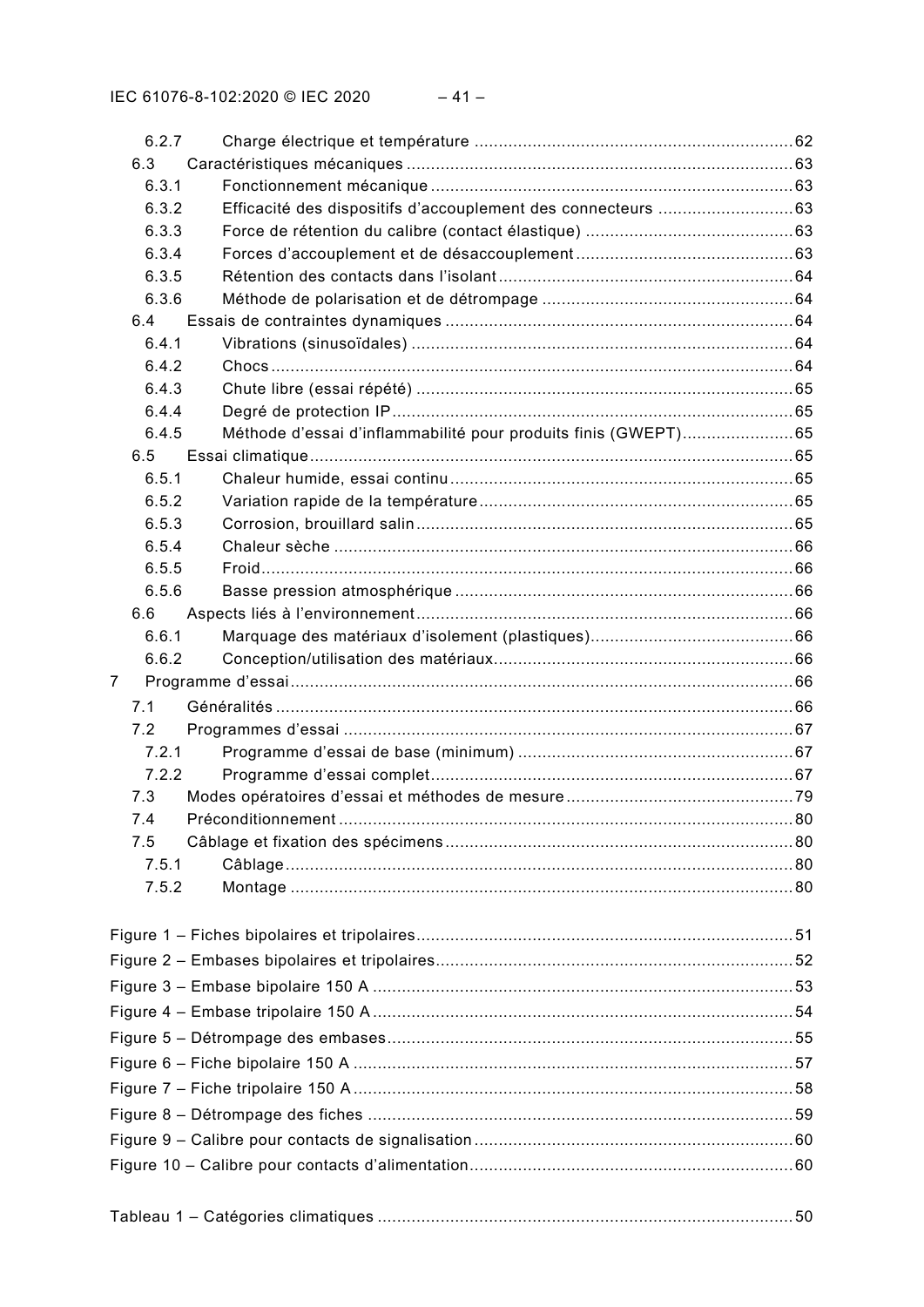# -42- IEC 61076-8-102:2020 © IEC 2020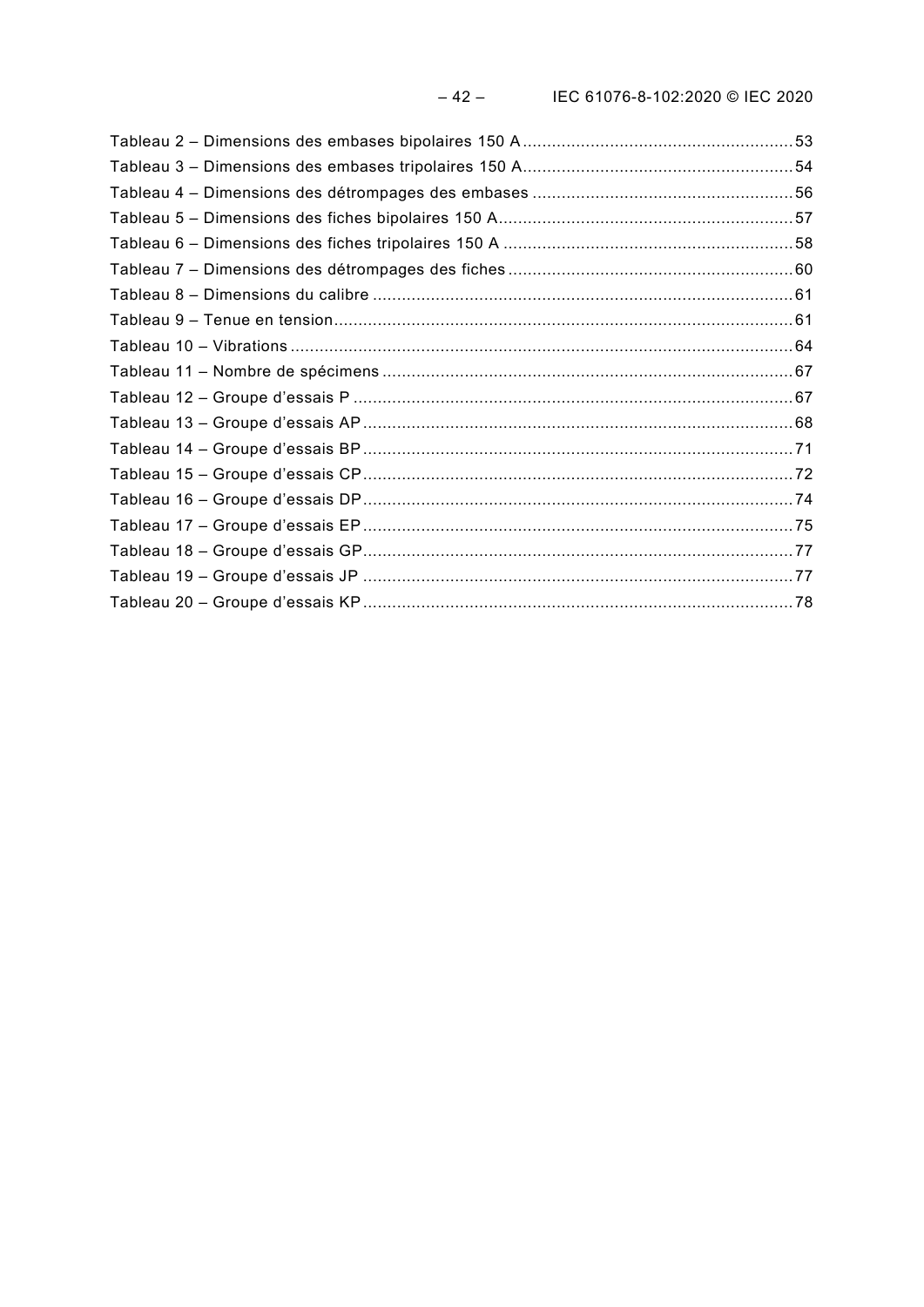#### COMMISSION ÉLECTROTECHNIQUE INTERNATIONALE

\_\_\_\_\_\_\_\_\_\_\_\_

# **CONNECTEURS POUR ÉQUIPEMENTS ÉLECTRIQUES ET ÉLECTRONIQUES – EXIGENCES DE PRODUIT –**

# **Partie 8-102: Connecteurs électriques – Spécification particulière pour connecteurs blindés étanches à 2 pôles ou 3 pôles pour la transmission de puissance et à 2 pôles pour la transmission de données avec boîtier plastique pour courant assigné de 150 A**

#### AVANT-PROPOS

- <span id="page-14-0"></span>1) La Commission Electrotechnique Internationale (IEC) est une organisation mondiale de normalisation composée de l'ensemble des comités électrotechniques nationaux (Comités nationaux de l'IEC). L'IEC a pour objet de favoriser la coopération internationale pour toutes les questions de normalisation dans les domaines de l'électricité et de l'électronique. A cet effet, l'IEC – entre autres activités – publie des Normes internationales, des Spécifications techniques, des Rapports techniques, des Spécifications accessibles au public (PAS) et des Guides (ci-après dénommés "Publication(s) de l'IEC"). Leur élaboration est confiée à des comités d'études, aux travaux desquels tout Comité national intéressé par le sujet traité peut participer. Les organisations internationales, gouvernementales et non gouvernementales, en liaison avec l'IEC, participent également aux travaux. L'IEC collabore étroitement avec l'Organisation Internationale de Normalisation (ISO), selon des conditions fixées par accord entre les deux organisations.
- 2) Les décisions ou accords officiels de l'IEC concernant les questions techniques représentent, dans la mesure du possible, un accord international sur les sujets étudiés, étant donné que les Comités nationaux de l'IEC intéressés sont représentés dans chaque comité d'études.
- 3) Les Publications de l'IEC se présentent sous la forme de recommandations internationales et sont agréées comme telles par les Comités nationaux de l'IEC. Tous les efforts raisonnables sont entrepris afin que l'IEC s'assure de l'exactitude du contenu technique de ses publications; l'IEC ne peut pas être tenue responsable de l'éventuelle mauvaise utilisation ou interprétation qui en est faite par un quelconque utilisateur final.
- 4) Dans le but d'encourager l'uniformité internationale, les Comités nationaux de l'IEC s'engagent, dans toute la mesure possible, à appliquer de façon transparente les Publications de l'IEC dans leurs publications nationales et régionales. Toutes divergences entre toutes Publications de l'IEC et toutes publications nationales ou régionales correspondantes doivent être indiquées en termes clairs dans ces dernières.
- 5) L'IEC elle-même ne fournit aucune attestation de conformité. Des organismes de certification indépendants fournissent des services d'évaluation de conformité et, dans certains secteurs, accèdent aux marques de conformité de l'IEC. L'IEC n'est responsable d'aucun des services effectués par les organismes de certification indépendants.
- 6) Tous les utilisateurs doivent s'assurer qu'ils sont en possession de la dernière édition de cette publication.
- 7) Aucune responsabilité ne doit être imputée à l'IEC, à ses administrateurs, employés, auxiliaires ou mandataires, y compris ses experts particuliers et les membres de ses comités d'études et des Comités nationaux de l'IEC, pour tout préjudice causé en cas de dommages corporels et matériels, ou de tout autre dommage de quelque nature que ce soit, directe ou indirecte, ou pour supporter les coûts (y compris les frais de justice) et les dépenses découlant de la publication ou de l'utilisation de cette Publication de l'IEC ou de toute autre Publication de l'IEC, ou au crédit qui lui est accordé.
- 8) L'attention est attirée sur les références normatives citées dans cette publication. L'utilisation de publications référencées est obligatoire pour une application correcte de la présente publication.
- 9) L'attention est attirée sur le fait que certains des éléments de la présente Publication de l'IEC peuvent faire l'objet de droits de brevet. L'IEC ne saurait être tenue pour responsable de ne pas avoir identifié de tels droits de brevets et de ne pas avoir signalé leur existence.

La Norme internationale IEC 61076-8-102 a été établie par le sous-comité 48B: Connecteurs électriques, du comité d'études 48 de l'IEC: Connecteurs électriques et structures mécaniques pour les équipements électriques et électroniques.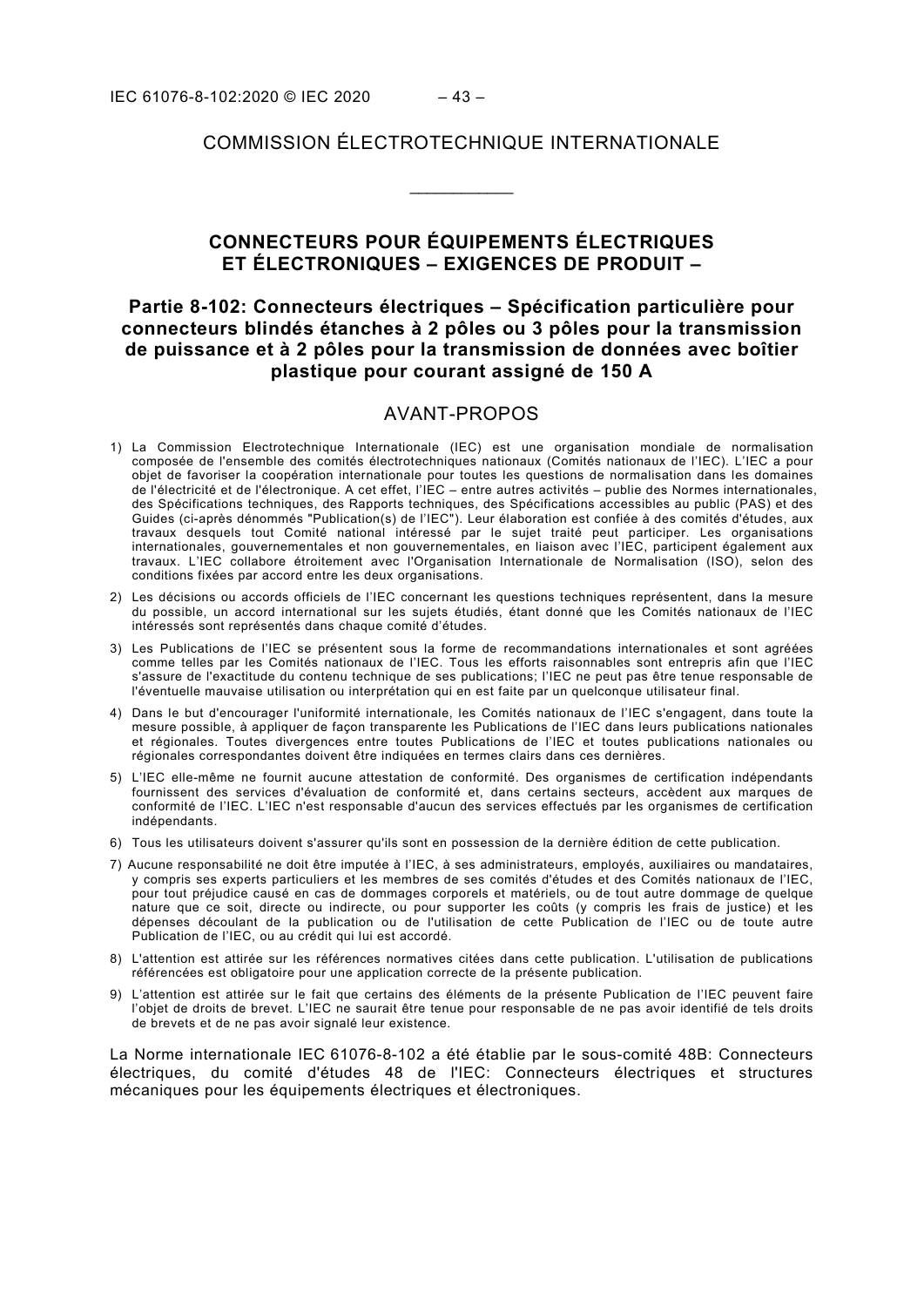Le texte de cette norme est issu des documents suivants:

| <b>FDIS</b>   | Rapport de vote |
|---------------|-----------------|
| 48B/2785/FDIS | 48B/2800/RVD    |

Le rapport de vote indiqué dans le tableau ci-dessus donne toute information sur le vote ayant abouti à l'approbation de cette norme.

Cette publication a été rédigée selon les Directives ISO/IEC, Partie 2.

Une liste de toutes les parties de la série IEC 61076, publiées sous le titre général *Connecteurs pour équipements électriques et électroniques – Exigences de produit*, peut être consultée sur le site web de l'IEC.

Les futures normes de cette série porteront dorénavant le nouveau titre général cité cidessus. Le titre des normes existant déjà dans cette série sera mis à jour lors de la prochaine édition.

Le comité a décidé que le contenu de cette publication ne sera pas modifié avant la date de stabilité indiquée sur le site web de l'IEC sous "http://webstore.iec.ch" dans les données relatives à la publication recherchée. A cette date, la publication sera

- reconduite,
- supprimée,
- remplacée par une édition révisée, ou
- amendée.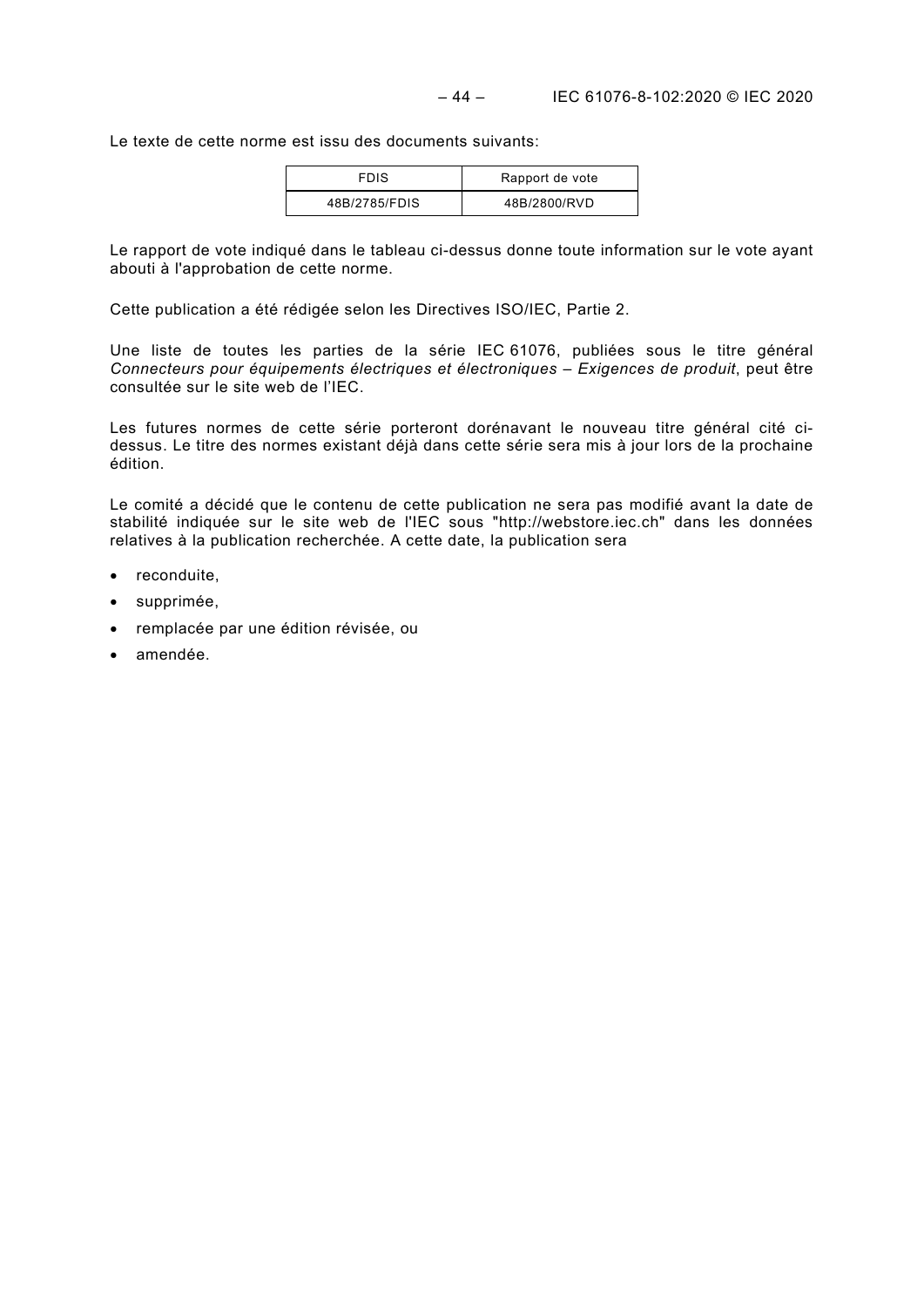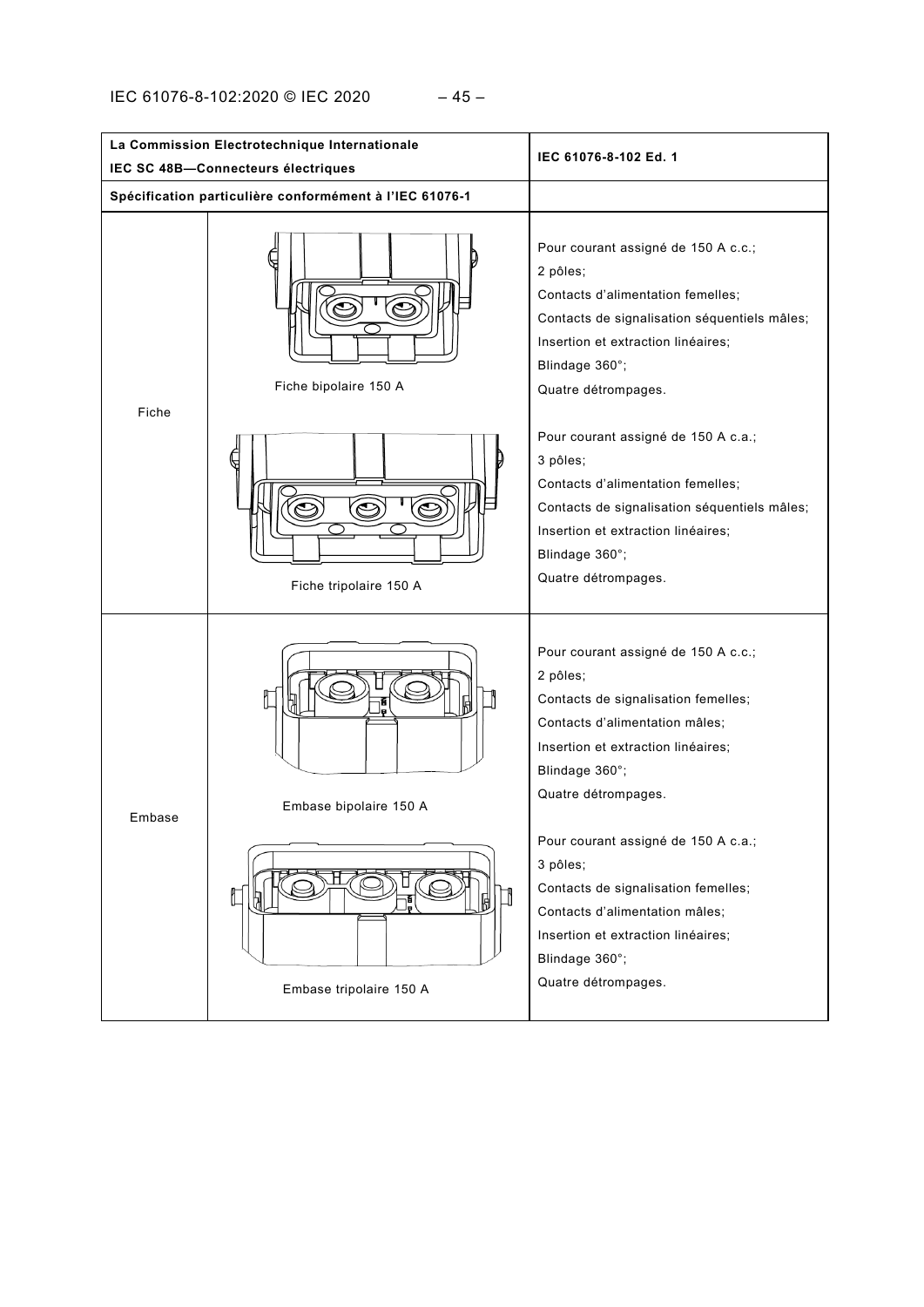# **CONNECTEURS POUR ÉQUIPEMENTS ÉLECTRIQUES ET ÉLECTRONIQUES – EXIGENCES DE PRODUIT –**

**Partie 8-102: Connecteurs électriques – Spécification particulière pour connecteurs blindés étanches à 2 pôles ou 3 pôles pour la transmission de puissance et à 2 pôles pour la transmission de données avec boîtier plastique pour courant assigné de 150 A** 

#### <span id="page-17-0"></span>**1 Domaine d'application**

La présente partie de l'IEC 61076 décrit les connecteurs blindés étanches à 2 pôles ou 3 pôles pour la transmission de puissance et à 2 pôles pour la transmission de données avec boîtier plastique (par la suite appelés connecteurs) pour équipements électriques et électroniques, et notamment leurs dimensions hors-tout, les dimensions des interfaces, les caractéristiques techniques, les exigences en matière de performances et les méthodes d'essai.

Le présent document s'applique à tous les connecteurs dont les exigences en matière d'étanchéité et de blindage répondent au présent document pour une tension assignée inférieure ou égale à 750 V en courant alternatif ou 1 000 V en courant continu avec un courant assigné de 150 A, pour des applications dans le domaine des équipements électriques et électroniques.

#### <span id="page-17-1"></span>**2 Références normatives**

Les documents suivants cités dans le texte constituent, pour tout ou partie de leur contenu, des exigences du présent document. Pour les références datées, seule l'édition citée s'applique. Pour les références non datées, la dernière édition du document de référence s'applique (y compris les éventuels amendements).

IEC 60050-581:2008, *Vocabulaire Electrotechnique International (IEV) – Partie 581: Composants électromécaniques pour équipements électroniques*

IEC 60068-1, *Essais d'environnement – Partie 1: Généralités et lignes directrices*

IEC 60228:2004, *Ames des câbles isolés*

IEC 60352-1, *Connexions sans soudure – Partie 1: Connexions enroulées – Règles générales, méthodes d'essai et guide pratique*

IEC 60352-2, *Connexions sans soudure – Partie 2: Connexions serties – Exigences générales, méthodes d'essai et guide pratique*

IEC 60352-3, *Connexions sans soudure – Partie 3: Connexions autodénudantes accessibles sans soudure – Règles générales, méthodes d'essai et guide pratique*

IEC 60352-4, *Connexions sans soudure – Partie 4: Connexions autodénudantes, non accessibles sans soudure – Règles générales, méthodes d'essai et guide pratique*

IEC 60352-5, *Connexions sans soudure – Partie 5: Connexions insérées à force – Exigences générales, méthodes d'essai et guide pratique*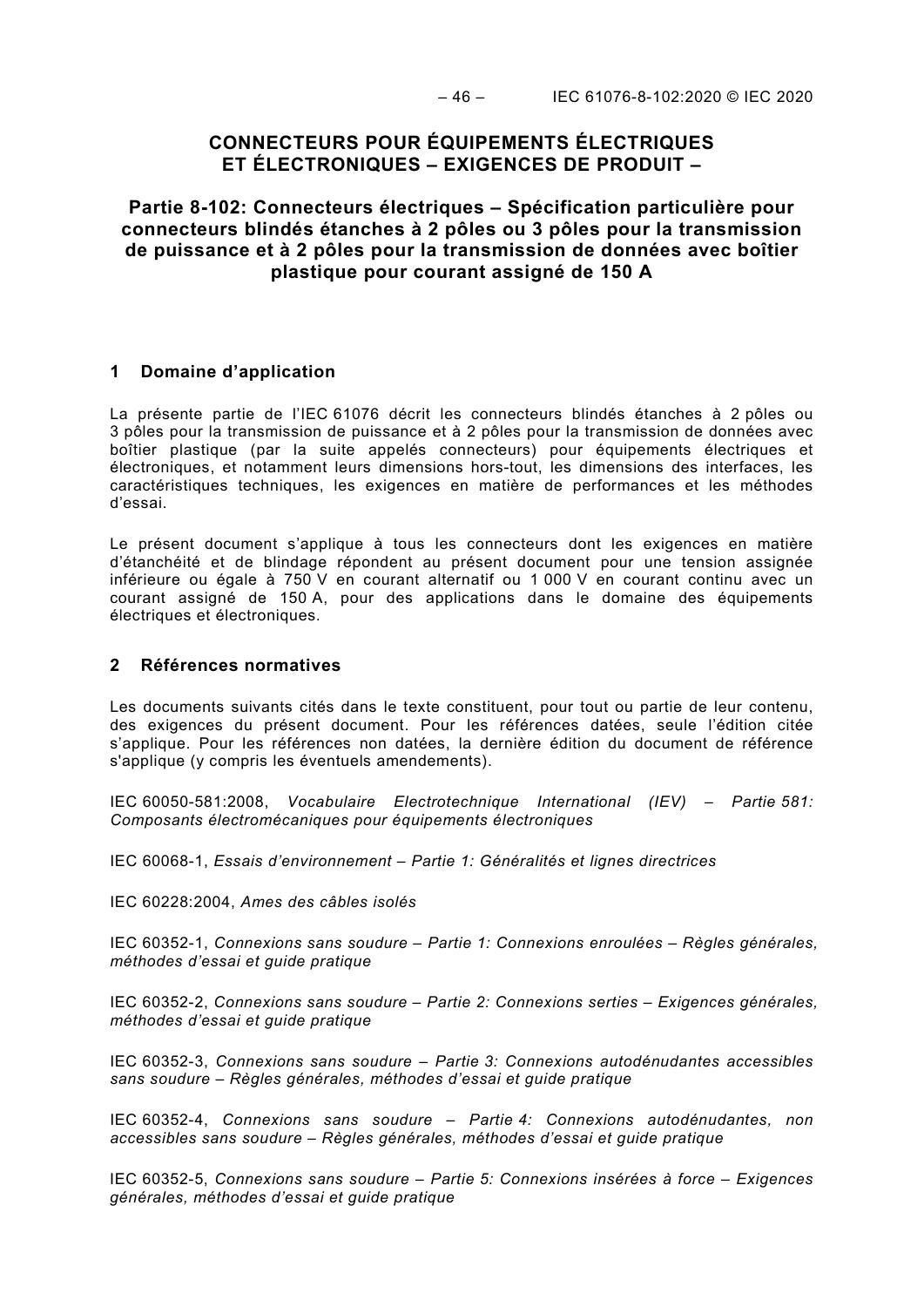IEC 61076-8-102:2020 © IEC 2020 – 47 –

IEC 60352-6, *Connexions sans soudure – Partie 6: Connexions à percement d'isolant – Règles générales, méthodes d'essai et guide pratique*

IEC 60352-7, *Connexions sans soudure – Partie 7: Connexions à ressort – Règles générales, méthodes d'essai et guide pratique*

IEC 60512-1-1, *Connecteurs pour équipements électroniques – Essais et mesures – Partie 1-1: Examen général – Essai 1a: Examen visuel*

IEC 60512-1-2, *Connecteurs pour équipements électroniques – Essais et mesures – Partie 1-2: Examen général – Essai 1b: Examen de dimensions et masse*

IEC 60512-2-1, *Connecteurs pour équipements électroniques – Essais et mesures – Partie 2-1: Essais de continuité électrique et de résistance de contact – Essai 2a: Résistance de contact – Méthode du niveau des millivolts*

IEC 60512-2-2, *Connecteurs pour équipements électroniques – Essais et mesures – Partie 2-2: Essais de continuité électrique et de résistance de contact – Essai 2b: Résistance de contact – Méthode du courant d'essai spécifié*

IEC 60512-2-5, *Connecteurs pour équipements électroniques – Essais et mesures – Partie 2-5: Essais de continuité électrique et de résistance de contact – Essai 2e: Perturbation de contact*

IEC 60512-2-6, *Connecteurs pour équipements électroniques – Essais et mesures – Partie 2-6: Essais de continuité électrique et de résistance de contact – Essai 2f: Continuité électrique du boîtier (coquille)*

IEC 60512-3-1, *Connecteurs pour équipements électroniques – Essais et mesures – Partie 3-1: Essais d'isolement – Essai 3a: Résistance d'isolement*

IEC 60512-4-1, *Connecteurs pour équipements électroniques – Essais et mesures – Partie 4-1: Essais de contrainte diélectrique – Essai 4a: Tension de tenue*

IEC 60512-5-1, *Connecteurs pour équipements électroniques – Essais et mesures – Partie 5-1: Essais de courant limite – Essai 5a: Echauffement*

IEC 60512-5-2, *Connecteurs pour équipements électroniques – Essais et mesures – Partie 5-2: Essais de courant limite – Essai 5b: Taux de réduction de l'intensité en fonction de la température*

IEC 60512-6-3, *Connecteurs pour équipements électroniques – Essais et mesures – Partie 6-3: Essais de contraintes dynamiques – Essai 6c: Chocs*

IEC 60512-6-4, *Connecteurs pour équipements électroniques – Essais et mesures – Partie 6-4: Essais de contraintes dynamiques – Essai 6d: Vibrations (sinusoïdales)*

IEC 60512-7-1, *Connecteurs pour équipements électroniques – Essais et mesures – Partie 7-1: Essais d'impact (fiches) – Essai 7a: Chute libre (essai répété)*

IEC 60512-9-1, *Connecteurs pour équipements électroniques – Essais et mesures – Partie 9-1: Essais d'endurance – Essai 9a: Fonctionnement mécanique*

IEC 60512-9-2, *Connecteurs pour équipements électroniques – Essais et mesures – Partie 9-2: Essais d'endurance – Essai 9b: Charge électrique et température*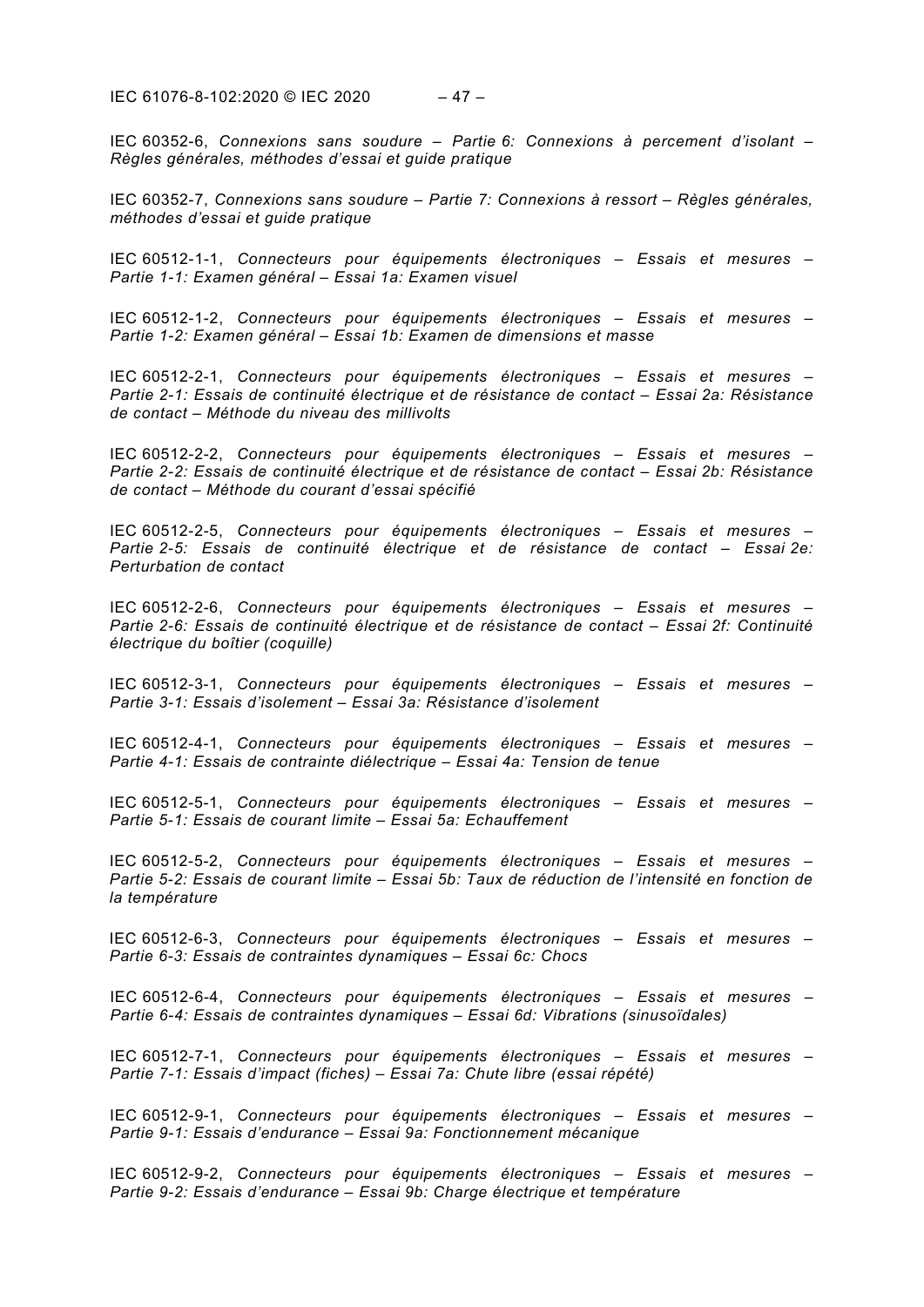IEC 60512-11-1, *Connecteurs pour équipements électriques et électroniques – Essais et mesures – Partie 11-1: Essais climatiques – Essai 11a – Séquence climatique*

IEC 60512-11-3, *Connecteurs pour équipements électroniques – Essais et mesures – Partie 11-3: Essais climatiques – Essai 11c: Essai continu de chaleur humide*

IEC 60512-11-4, *Connecteurs pour équipements électroniques – Essais et mesures – Partie 11-4: Essais climatiques – Essai 11d: Variations rapides de température*

IEC 60512-11-6, *Connecteurs pour équipements électroniques – Essais et mesures – Partie 11-6: Essais climatiques – Essai 11f: Corrosion, brouillard salin*

IEC 60512-11-9, *Connecteurs pour équipements électroniques – Essais et mesures – Partie 11-9: Essais climatiques – Essai 11i: Chaleur sèche*

IEC 60512-11-10, *Connecteurs pour équipements électroniques – Essais et mesures – Partie 11-10: Essais climatiques – Essai 11j: Froid*

IEC 60512-11-11, *Connecteurs pour équipements électroniques – Essais et mesures – Partie 11-11: Essais climatiques – Essai 11k: Basse pression atmosphérique*

IEC 60512-11-12, *Connecteurs pour équipements électroniques – Essais et mesures – Partie 11-12: Essais climatiques – Essai 11m: Essai cyclique de chaleur humide*

IEC 60512-13-1, *Connecteurs pour équipements électroniques – Essais et mesures – Partie 13-1: Essais de fonctionnement mécanique – Essai 13a: Forces d'accouplement et de désaccouplement*

IEC 60512-13-5, *Connecteurs pour équipements électroniques – Essais et mesures – Partie 13-5: Essais de fonctionnement mécanique – Essai 13e: Méthode de polarisation et de codage* 

IEC 60512-15-1, *Connecteurs pour équipements électroniques – Essais et mesures – Partie 15-1: Essais (mécaniques) des connecteurs – Essai 15a: Rétention des contacts dans l'isolant*

IEC 60512-15-6, *Connecteurs pour équipements électroniques – Essais et mesures – Partie 15-6: Essais (mécaniques) des connecteurs – Essai 15f: Efficacité des dispositifs d'accouplement des connecteurs*

IEC 60512-16-5, *Connecteurs pour équipements électroniques – Essais et mesures – Partie 16-5: Essais mécaniques des contacts et des sorties – Essai 16e: Force de rétention du calibre (contacts élastiques)*

IEC 60529:1989, *Degrés de protection procurés par les enveloppes (Code IP)*

IEC 60695-2-11:2014*, Essais relatifs aux risques du feu – Partie 2-11: Essais au fil incandescent/chauffant – Méthode d'essai d'inflammabilité pour produits finis (GWEPT)*

IEC 60999-1, *Dispositifs de connexion – Conducteurs électriques en cuivre – Prescriptions de sécurité pour organes de serrage à vis et sans vis – Partie 1: Prescriptions générales et particulières pour les organes de serrage pour les conducteurs de 0,2 mm<sup>2</sup> à 35 mm<sup>2</sup> (inclus)*

IEC 60999-2, *Dispositifs de connexion – Conducteurs électriques en cuivre – Prescriptions de sécurité pour organes de serrage à vis et sans vis – Partie 2: Prescriptions particulières pour les organes de serrage pour conducteurs au-dessus de 35 mm<sup>2</sup> et jusqu'à 300 mm<sup>2</sup> (inclus)*